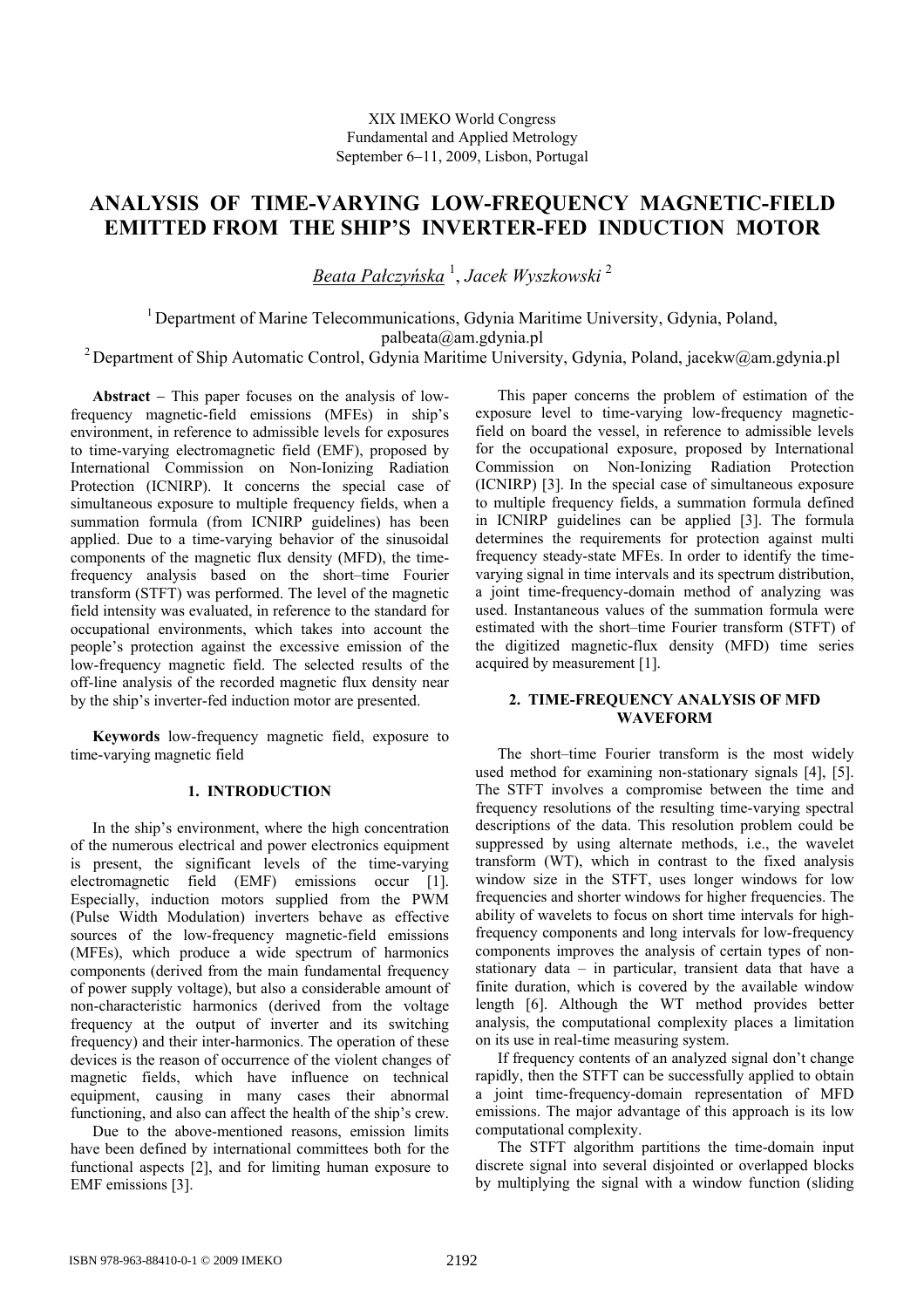window) and then applies the discrete Fourier transform to each block. A type and a length of the sliding window affect the time-frequency resolution of the STFT. The window length should be small enough so that the windowed signal block is essentially stationary over the window interval and large enough so that the Fourier transform of the windowed signal block would provide a reasonable frequency resolution. A discrete-time STFT of the digitized MFD time series is defined as [7]

$$
STFT\ [k,n] = \sum_{i=kdM-\frac{L}{2}}^{kdM+\frac{L}{2}-1} x_k[i]h^*[i - kdM]e^{-j2\pi ni/N}, \quad (1)
$$

where  $x_k[i]$  denotes the *k* th windowed segment of the digitized MFD waveform  $x[i]$ ,  $h[i]$  denotes the sliding window, *L* is the window length, *dM* is the step size to move the sliding window, *N* is the number of the frequency bins (number of blocks).

When *dM* is greater than or equal to the window length *L* , no overlap exists between sliding windows.

In the performed analysis the tapering signal was obtained using the Blackman window given by [4]

$$
h[i] = 0.42 - 0.50 \cos(\frac{2\pi i}{L}) + 0.08 \cos(\frac{2\pi i}{L}).
$$
 (2)

The Blackman window is a good general purpose window because of its high side-lobe rejection [4]. Since the accuracy in the amplitude is important, a window with a wide main lobe is appropriate. As it was mentioned above, a tapering window used to suppress a side-lobe leakage also increases the width of the main lobe of the spectral window. To counteract this undesirable effect, overlapped processing techniques can be used [6]. A common selection in overlapped processing is assumption that the overlap  $(L - dM)$  is equal 0.5. This will retrieve about 90% of the stability lost due to the tapering operation but also will double the required number of FFT operations [6]. Overlap of the sliding window makes the STFT smoother along the time axis. However, overlap requires more computation time and memory. If the signal length is large and the spectral content evolves slowly, it is not necessary to overlap the sliding window [4]. The functions in (1) and (2) are used to determine the spectral components of the MFD emissions.

To reduce spectral leakage effects related to non synchronous sampling conditions, STFT spectral estimates obtained by (1) should be corrected by means of suitable frequency interpolation of the spectral lines [8]. The key step for the estimation of the basic parameters of a single component  $(A_k, f_k)$  is the determination of the position along the frequency axis of the measured component  $\delta_k$  between the two largest local DFT coefficients  $X_k$  and  $X_{k+1}$  surrounding the component itself [8].

Let  $f_k = k\Delta f$  be frequency and  $|X_k[f_k]|$  amplitude estimates of the *k* th spectral line as calculated by STFT, ∆*f* is the frequency resolution of the time window. Then,

the spectral-line frequency and amplitude after interpolation are [9]

$$
\hat{f}_k = (k + \delta_k) \Delta f, \qquad -0.5 < \delta_k \le 0.5 \tag{3}
$$

$$
\left| \hat{X}_{k} [\hat{f}_{k}] \right| = D \left| X_{k} [k \Delta f] \right| \tag{4}
$$

where  $\delta_k$  and *D* are corrective coefficients.

As far as the Blackman window is concerned, these coefficients take the following expressions [8]

$$
\delta_k \approx \frac{3 - 2\alpha_k}{1 + \alpha_k},\tag{5}
$$

$$
D = 2 \left| \frac{\pi \delta_k (1 - \delta_k^2)(4 - \delta_k^2)}{\sin(\pi \delta_k)} \right|.
$$
 (6)

The quotient  $\alpha_k$ , is determined by [8]

$$
\alpha_k = \frac{|X_k[k\Delta f]|}{|X_k[(k+1)\Delta f]|} = \frac{3-\delta_k}{2+\delta_k}.\tag{7}
$$

The computer processing algorithms were realized in LabVIEW programming environment.

#### **3. REFERENCE LEVELS AND SUMMATION FORMULA**

For exposure to low-frequency magnetic fields, the magnetic flux density B is the parameter used by the ICNIRP for the definition of the reference levels of protection from induction effects of currents in tissues that can be electrically stimulated. The reference levels for general public and occupational exposures to time-varying magnetic fields are illustrated in Fig. 1. The limits recommended by the ICNIRP are linked to considerations on the effects of exposure to harmonic sinusoidal fields.



Fig. 1. Reference levels for general public and occupational exposures to time-varying low-frequency magnetic fields (unperturbed rms values) [3].

In case of simultaneous exposure to multi frequency steady-state MFEs the following requirement, based on summation formula defined in ICNIRP guidelines [3], can be applied to the field levels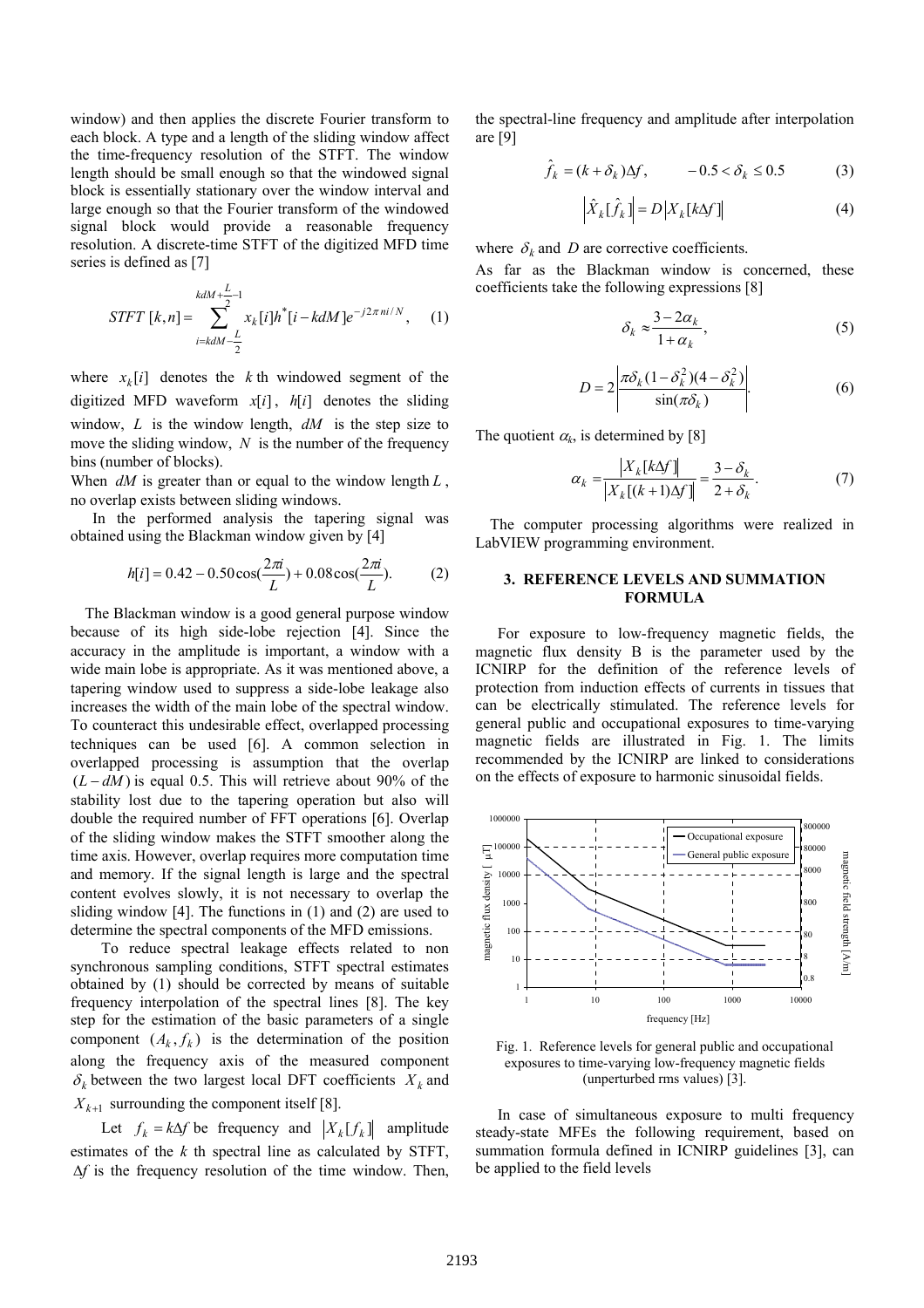$$
\sum_{i=1Hz}^{65kHz} \frac{B_i(t)}{B_{L,i}} + \sum_{j>65kHz}^{10MHz} \frac{B_j(t)}{B_0} \le 1
$$
 (8)

where *i* and *j* are summation indexes running over the finite set of the MFD sinusoidal components,  $B_{L,i}$  and  $B_0$ are reference levels defined in [3]. The term  $B_k(t)$ ,  $k = i, j$ denotes the time-varying magnitude of the *k* th frequency component of the MFD.

According to [3], safety conditions are ensured if the inequality in (8) is satisfied at any time instant.

Estimation of the magnitude of the *k* th frequency component of the MFD  $B_k(t)$  in (8), is obtained by spectral analysis of the digitized MFD time series acquired by measurement.

### **4. MEASUREMENT EXPERIMENT**

The measurements of the magnetic field emissions were performed onboard the Gdynia Maritime University research-training vessel, near by the bow thruster motor fed from the inverter, during maneuvering and the sea voyage [1]. Bow thruster is assembled in the fore part of the ships' hull and has constant pitch propeller. Using the control levers at the wings of the bridge, it is possible to change the speed and direction of the revolutions of the propeller, and in this way to move the bow of the ship during maneuvering. The bow thruster is driven with squirrel cage asynchronous motor fed by the PWM frequency converter (Fig. 2). The IGBT (Isolated Gate Bipolar Transistor) inverter was operating at 2 kHz (possible 4 kHz) switching frequency. The inverter output frequency was adjusted in the frequency range from 0 to 50 Hz.



Fig. 2. The diagram of PWM frequency converter

Measurements were performed in the bow thruster compartment with the ESM-100 H/E field meter, which was fixed on the wooden bar (Fig. 3), about 1 m from the bow thruster motor.

The results of the preliminary measurements of MFD emissions, which are caused by the running inverter fed the ship's bow thruster motor, confirmed that MFD spectrum depends strongly on frequency [1]. The magnetic field spectrum spreads out mainly in low frequency range below 2 kHz [1]. The presented below exemplary results of measurements and analyzing were performed within the frequency range from 5 Hz up to 2 kHz.



Fig. 3. The ESM-100 H/E field meter located close to the bow thruster motor

Data recording of MFD emissions was carried out with a/d converters of the data acquisition board (DAQ), with 16 bit resolution and sampling rate up to 20 kS/s, which were connected to the analogue outputs of an isotropic field meter. ESM-100 H/E field meter, which was applied in this system, enables the measurements of MFD in the measuring ranges from 1 nT to 20 mT. Four wide-band analogue outputs of this meter afford possibilities for measuring the time waveforms of the magnetic fields, separately in the three orthogonal directions, in the output voltage range from 0 to 600 mV. Discrete signals were off-line analyzed with LabVIEW software.

In the low frequency range (below 2 kHz), the formula (3) is modified as follows

$$
\sum_{m=1}^{M_1} \frac{B_m(t)}{B_{L,m}} + \sum_{l=M_1+1}^{M_2} \frac{B_l(t)}{B_r} \le 1.
$$
 (9)

The upper index  $M_1$  determines a sinusoidal component with frequency less than or equal 800 Hz for general public and 820 Hz for occupational exposure. The upper index  $M_2$ corresponds to a sinusoidal component with frequency less than or equal 2 kHz. The field reference level  $B_r$  in (4) equals 6.25 µT for general public and 30.7 µT for occupational exposure respectively [3].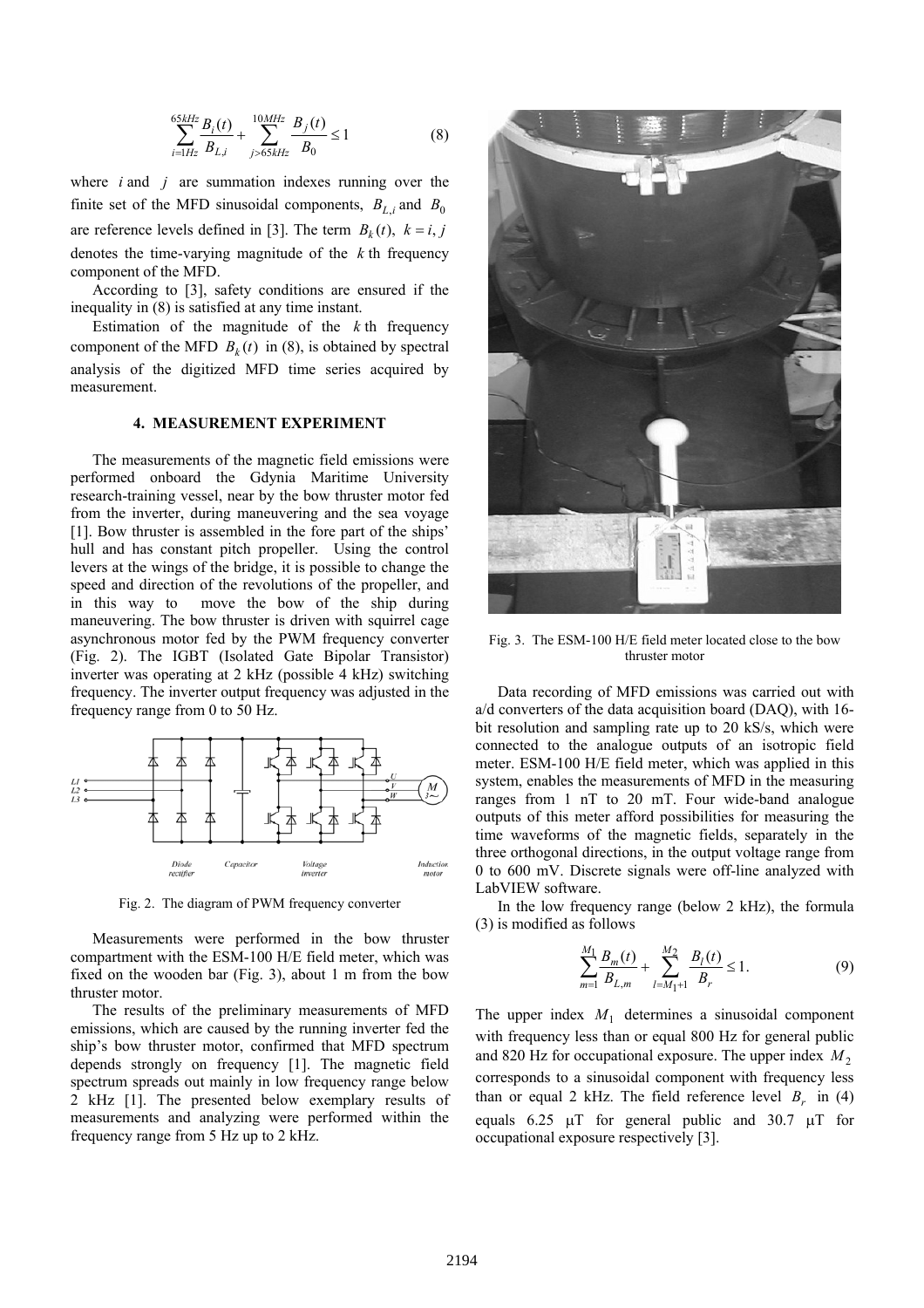# **4. RESULTS OF ANALYSIS**

The experimental data, collected during the measurement experiment were processed with the virtual instrument. The length of the sliding window was equal 2048 samples, what results in frequency resolution of 0.97 Hz. The step size and the number of the frequency bins were equal 2048 samples as well. No overlapping between sliding windows was used.

The instantaneous values of the MFD waveform obtained during the sea voyage, when the bow thruster wasn't running are presented in Fig. 4. The level of the magnetic field background existing near by the bow thruster motor is shown. On the time-frequency plane obtained when the STFT was applied, the basic component 50 Hz and its odd harmonics are identified; due to the ship's supply system (Fig. 5). According to the requirement (9) the instantaneous values of the summation formula were computed for the case of the sea voyage. The result is shown in Fig.6. It can be noticed that safety conditions are ensured at the whole time of this part of experiment.

The plots of Figs. 7, 8 and 9, corresponding to the case of the vessel during maneuvering, present the time waveform of the MFD, acquired in the same measurement place and its STFT spectrograms. On the time-frequency plane there are components resulting from the inverter output frequency (especially 20 Hz, 30 Hz, 50 Hz) (Fig. 9), their harmonics, as well as, the steady-state harmonic components of 50 Hz existing in examined signal during the whole observation time. This plot evidences the timevarying spectral components related to the output frequency of the inverter and its harmonics, which changes during the experiment. The magnitude and the frequency of the all components are clearly identified. The time frequency representation confirms a non-stationary character of the investigated MFD emissions. The calculated MFD spectral contents should be compared with the appropriate reference levels in compliance with the requirements of protection from exposure to time-varying EMF. The results of the signal spectrum evaluation, obtained with the FFT procedure was presented in Fig. 10. It can be noticed that the calculated values of the MFD emissions don't exceed the reference levels in the examined range of frequency (see also Fig. 1). But this way of a compliance testing doesn't take into account an influence of the simultaneous exposure to fields of different frequencies. According to the requirement (9) the instantaneous value of the summation formula was computed over the whole duration of the measurement by applying the STFT procedure.

The instantaneous values of the summation formula are shown in Fig. 11. It is observed that safety conditions aren't ensured at the whole time. The inequality in (9) isn't fulfilled at few time intervals (Fig. 12). The main spectral component at 30 Hz and its related harmonics, as well as the stationary 50 Hz harmonic components simultaneously occur in the first time interval [67, 234] s, associated with high levels of the instantaneous value of the summation formula (Fig. 12). In the next intervals, where the limit of 1 is exceeded, there are frequency components mainly related



Fig. 4. The time waveform of the MFD near by the bow thruster motor, recorded during the sea voyage, for the time interval equal 3 s.



Fig. 5. The time-frequency plane of the MFD magnitude, obtained by using STFT with the Blackman window in the frequency range from 1 Hz to 1000 Hz. The window length, the step size and the number of the frequency bins is equal 2048 samples.



Fig. 6. The values of the summation formula defined in (9) in the time function. The linear scale of y axis was applied.

to the output frequency of the inverter, its harmonics and stationary harmonics of 50 Hz. The differences between the limiting value of the summation formula and the instantaneous values, obtained during above-presented analyzing procedure don't exceed 4 dB (Fig. 12).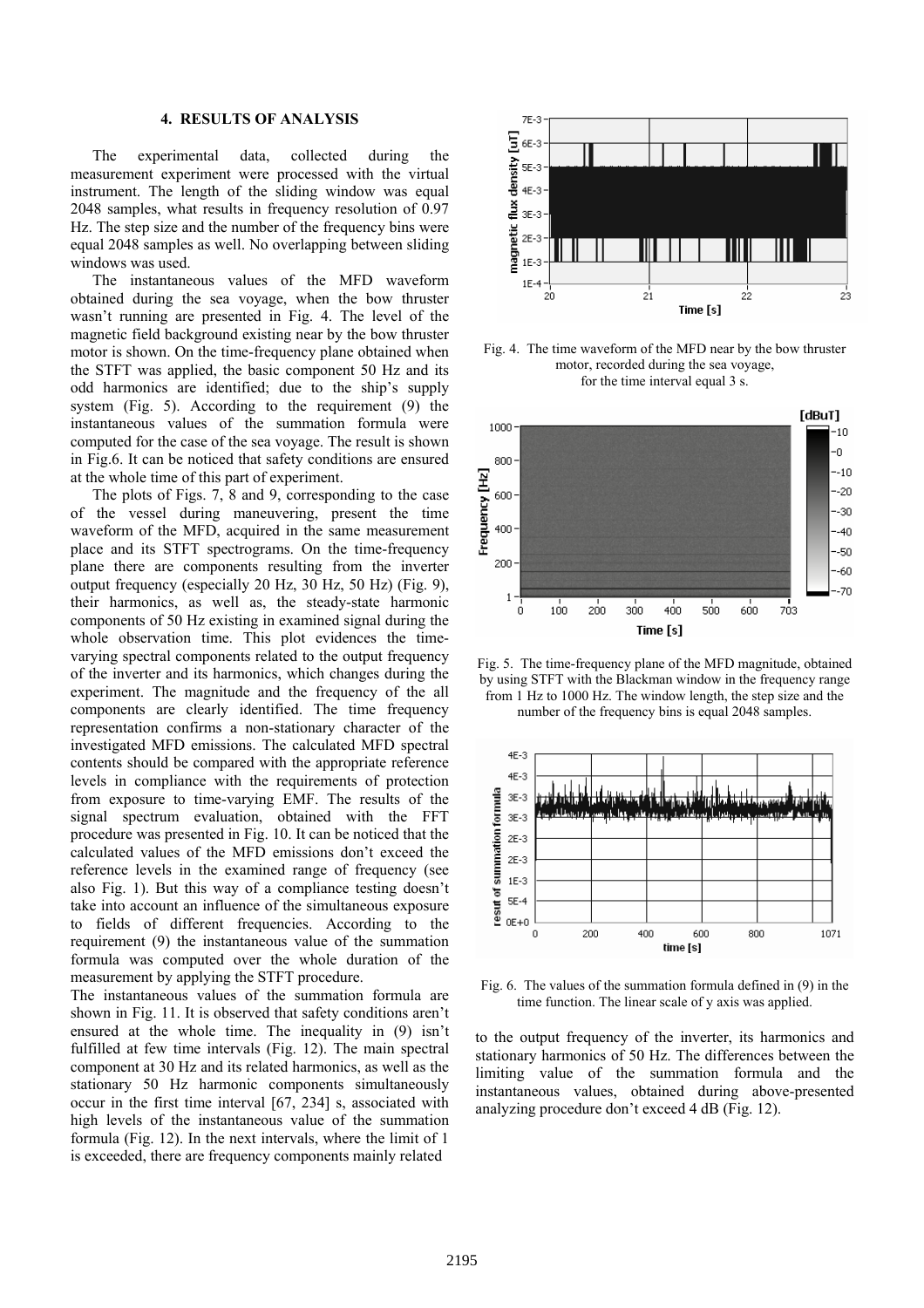

Fig. 7. The time waveform of the MFD near by the bow thruster motor, recorded during the maneuvering. The sampling frequency equal 2 kHz.



Fig. 8. The time-frequency plane of the MFD magnitude, obtained by using STFT with the Blackman window in the frequency range from 1 Hz to 1000 Hz. The window length, the step size and the number of the frequency bins is equal 2048 samples.



Fig. 9. The zoom of the time-frequency plane of the MFD magnitude shown in Fig. 5, in the narrow frequency range from 1Hz to 100 Hz.

#### **5. CONCLUSIONS**

An analysis procedure has been presented for the characterization of low-frequency magnetic-field emissions in ship's environment. It was shown that the joint timefrequency-domain representation of MFEs has been applied successfully to determine with some time resolution the moments, when the analyzed signal components of different frequencies occurred. This way, the sources of high level magnetic field can be localized in the tested environment.

Due to a time-varying behavior of the analyzed signal, instantaneous values of the summation formula were assessed, based on the on the evolutionary spectral estimates of the MFD emissions. The STFT was a good first choice to perform a time-frequency analysis because this method is simple and fast. The long-range leakage was minimized using suitable tapering windows and the short-range leakage was corrected by an interpolation formula.

The obtained results point out the few frequency ranges, where the simultaneous exposure to magnetic fields of



Fig. 10. The spectrum of the MFD magnitude obtained by using the Blackman window in the frequency range up to 100 Hz. The window length equal 2048 samples.



Fig. 11. The values of the summation formula defined in (9) in the time function. The linear scale of y axis was applied.



Fig. 12. The values of the summation formula that exceeded the limit of 1 (0 dB in the decibel scale).